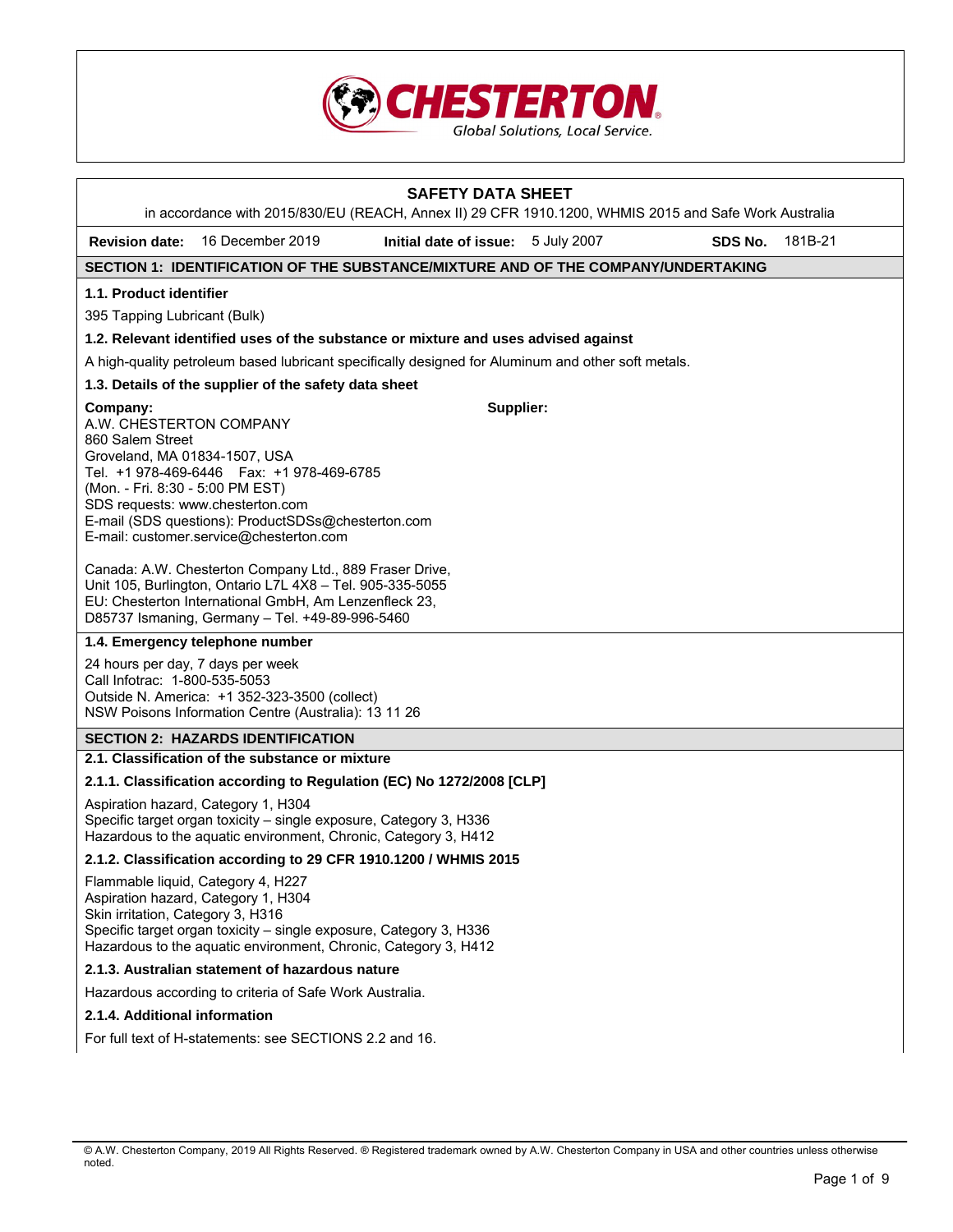$\mathsf{l}$ 

| 2.2. Label elements                                              |                                                                                                                          |                                                                                                                                                                                                                                                                                                                                                                                                                                                                                                                                                                                                                          |                                                                                                                                                                           |                          |                                                                                                                               |
|------------------------------------------------------------------|--------------------------------------------------------------------------------------------------------------------------|--------------------------------------------------------------------------------------------------------------------------------------------------------------------------------------------------------------------------------------------------------------------------------------------------------------------------------------------------------------------------------------------------------------------------------------------------------------------------------------------------------------------------------------------------------------------------------------------------------------------------|---------------------------------------------------------------------------------------------------------------------------------------------------------------------------|--------------------------|-------------------------------------------------------------------------------------------------------------------------------|
| 2.2.1. Labelling according to Regulation (EC) No 1272/2008 [CLP] |                                                                                                                          |                                                                                                                                                                                                                                                                                                                                                                                                                                                                                                                                                                                                                          |                                                                                                                                                                           |                          |                                                                                                                               |
| <b>Hazard pictograms:</b>                                        |                                                                                                                          |                                                                                                                                                                                                                                                                                                                                                                                                                                                                                                                                                                                                                          |                                                                                                                                                                           |                          |                                                                                                                               |
| Signal word:                                                     | Danger                                                                                                                   |                                                                                                                                                                                                                                                                                                                                                                                                                                                                                                                                                                                                                          |                                                                                                                                                                           |                          |                                                                                                                               |
| <b>Hazard statements:</b>                                        | H304<br>H336<br>H412                                                                                                     |                                                                                                                                                                                                                                                                                                                                                                                                                                                                                                                                                                                                                          | May be fatal if swallowed and enters airways.<br>May cause drowsiness or dizziness.<br>Harmful to aquatic life with long lasting effects.                                 |                          |                                                                                                                               |
| <b>Precautionary statements:</b>                                 | P <sub>261</sub><br>P273<br>P301/310<br>P331<br>P312<br>P403/233                                                         |                                                                                                                                                                                                                                                                                                                                                                                                                                                                                                                                                                                                                          | Avoid breathing vapors.<br>Avoid release to the environment.<br>Do NOT induce vomiting.<br>Call a POISON CENTER or doctor if you feel unwell.                             |                          | IF SWALLOWED: Immediately call a POISON CENTER or doctor.<br>Store in a well-ventilated place. Keep container tightly closed. |
| <b>Supplemental information:</b>                                 | <b>EUH066</b>                                                                                                            |                                                                                                                                                                                                                                                                                                                                                                                                                                                                                                                                                                                                                          | Repeated exposure may cause skin dryness or cracking.                                                                                                                     |                          |                                                                                                                               |
| 2.2.2. Labelling according to 29 CFR 1910.1200 / WHMIS 2015      |                                                                                                                          |                                                                                                                                                                                                                                                                                                                                                                                                                                                                                                                                                                                                                          |                                                                                                                                                                           |                          |                                                                                                                               |
| <b>Hazard pictograms:</b>                                        |                                                                                                                          |                                                                                                                                                                                                                                                                                                                                                                                                                                                                                                                                                                                                                          |                                                                                                                                                                           |                          |                                                                                                                               |
| Signal word:                                                     | Danger                                                                                                                   |                                                                                                                                                                                                                                                                                                                                                                                                                                                                                                                                                                                                                          |                                                                                                                                                                           |                          |                                                                                                                               |
| <b>Hazard statements:</b>                                        | H227<br>H304<br>H316<br>H336<br>H412                                                                                     | Combustible liquid.                                                                                                                                                                                                                                                                                                                                                                                                                                                                                                                                                                                                      | May be fatal if swallowed and enters airways.<br>Causes mild skin irritation.<br>May cause drowsiness or dizziness.<br>Harmful to aquatic life with long lasting effects. |                          |                                                                                                                               |
| <b>Precautionary statements:</b>                                 | P210<br>P233<br>P261<br>P271<br>P273<br>P301/310<br>P331<br>P304/340<br>P312<br>P332/313<br>P403/235<br>P <sub>501</sub> | Keep away from flames and hot surfaces. - No smoking.<br>Keep container tightly closed.<br>Avoid breathing vapors.<br>Use only outdoors or in a well-ventilated area.<br>Avoid release to the environment.<br>IF SWALLOWED: Immediately call a POISON CENTER or doctor.<br>Do NOT induce vomiting.<br>IF INHALED: Remove person to fresh air and keep comfortable for breathing.<br>Call a POISON CENTER or doctor if you feel unwell.<br>If skin irritation occurs: Get medical advice/attention.<br>Store in a well-ventilated place. Keep cool.<br>Dispose of contents/container to an approved waste disposal plant. |                                                                                                                                                                           |                          |                                                                                                                               |
| <b>Supplemental information:</b>                                 | None                                                                                                                     |                                                                                                                                                                                                                                                                                                                                                                                                                                                                                                                                                                                                                          |                                                                                                                                                                           |                          |                                                                                                                               |
| 2.3. Other hazards                                               |                                                                                                                          |                                                                                                                                                                                                                                                                                                                                                                                                                                                                                                                                                                                                                          |                                                                                                                                                                           |                          |                                                                                                                               |
| None known                                                       |                                                                                                                          |                                                                                                                                                                                                                                                                                                                                                                                                                                                                                                                                                                                                                          |                                                                                                                                                                           |                          |                                                                                                                               |
| <b>SECTION 3: COMPOSITION/INFORMATION ON INGREDIENTS</b>         |                                                                                                                          |                                                                                                                                                                                                                                                                                                                                                                                                                                                                                                                                                                                                                          |                                                                                                                                                                           |                          |                                                                                                                               |
| 3.2. Mixtures                                                    |                                                                                                                          |                                                                                                                                                                                                                                                                                                                                                                                                                                                                                                                                                                                                                          |                                                                                                                                                                           |                          |                                                                                                                               |
| Hazardous Ingredients <sup>1</sup>                               |                                                                                                                          | % Wt.                                                                                                                                                                                                                                                                                                                                                                                                                                                                                                                                                                                                                    | CAS No./<br>EC No.                                                                                                                                                        | <b>REACH</b><br>Reg. No. | <b>CLP/GHS Classification</b>                                                                                                 |
| Distillates (petroleum), hydrotreated light                      |                                                                                                                          | 50-60                                                                                                                                                                                                                                                                                                                                                                                                                                                                                                                                                                                                                    | 64742-47-8<br>265-149-8                                                                                                                                                   | <b>NA</b>                | Flam. Liq. 4, H227*<br>Asp. Tox. 1, H304<br>Skin Irrit. 3, H316*<br>STOT SE 3, H336<br>Aquatic Chronic 3, H412                |
| Other ingredients:<br>White mineral oil (petroleum)              |                                                                                                                          | 25-35                                                                                                                                                                                                                                                                                                                                                                                                                                                                                                                                                                                                                    | 8042-47-5                                                                                                                                                                 | <b>NA</b>                | Not classified**                                                                                                              |
|                                                                  |                                                                                                                          |                                                                                                                                                                                                                                                                                                                                                                                                                                                                                                                                                                                                                          | 232-455-8                                                                                                                                                                 |                          |                                                                                                                               |
|                                                                  |                                                                                                                          |                                                                                                                                                                                                                                                                                                                                                                                                                                                                                                                                                                                                                          |                                                                                                                                                                           |                          |                                                                                                                               |
|                                                                  |                                                                                                                          |                                                                                                                                                                                                                                                                                                                                                                                                                                                                                                                                                                                                                          |                                                                                                                                                                           |                          |                                                                                                                               |

© A.W. Chesterton Company, 2019 All Rights Reserved. ® Registered trademark owned by A.W. Chesterton Company in USA and other countries unless otherwise noted.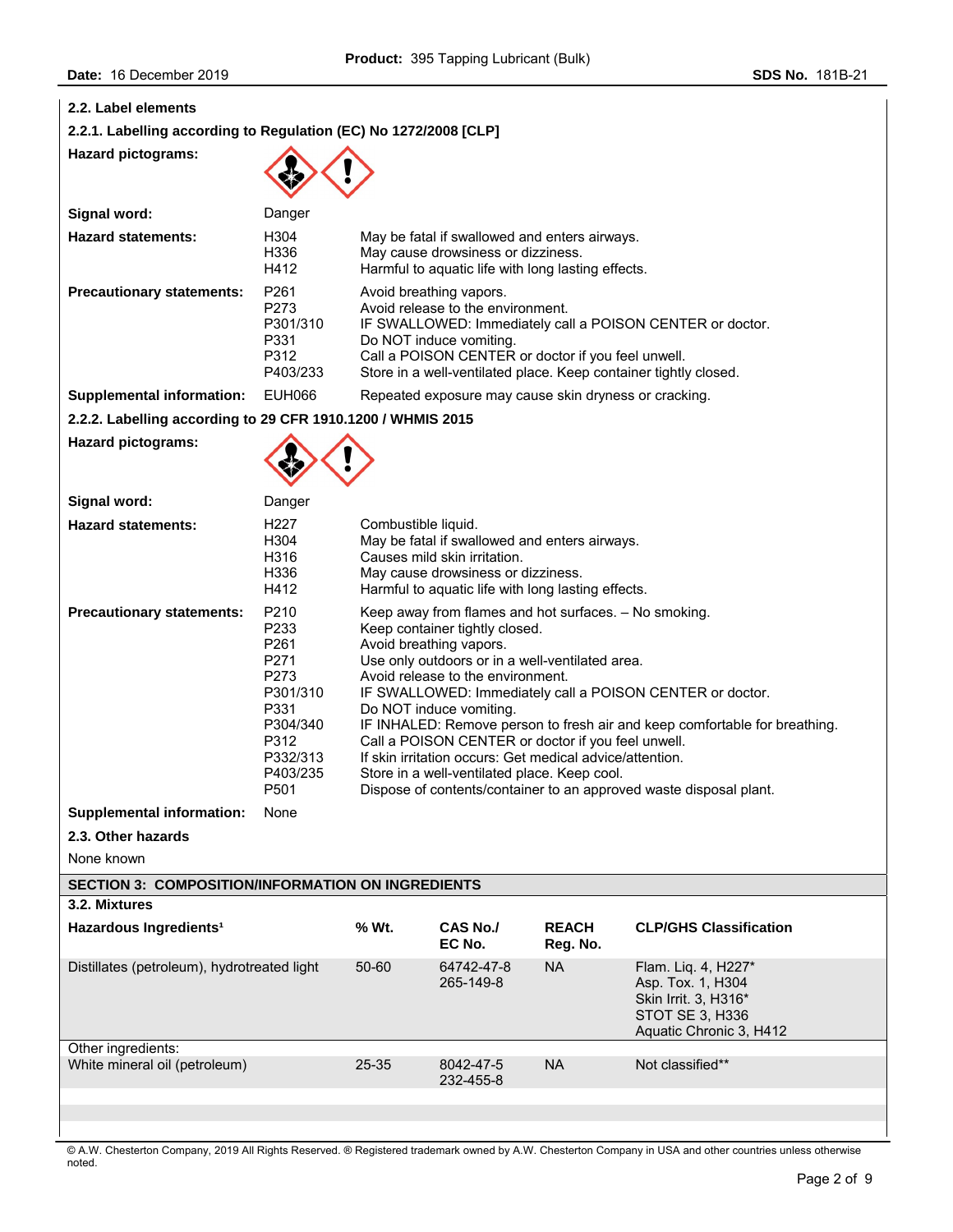#### \*Non-CLP classification.

\*\*Substance with a workplace exposure limit.

For full text of H-statements: see SECTION 16.

- 1 Classified according to: 29 CFR 1910.1200, 1915, 1916, 1917, Mass. Right-to-Know Law (ch. 40, M.G.L..O. 111F)
	- 1272/2008/EC, GHS, REACH
	- WHMIS 2015
	- Safe Work Australia
- **SECTION 4: FIRST AID MEASURES**

## **4.1. Description of first aid measures**

**Inhalation:** Remove to fresh air. If not breathing, administer artificial respiration. Contact physician immediately.

Skin contact: Wash skin with soap and water. Contact physician if irritation persists.

**Eye contact:** Flush eyes for at least 15 minutes with large amounts of water. Contact physician if irritation persists.

**Ingestion:** Do not induce vomiting. Contact physician immediately.

**Protection of first-aiders:** No action shall be taken involving any personal risk or without suitable training. Avoid contact with the product while providing aid to the victim. Avoid breathing vapors. Do not ingest. It may be dangerous to the person providing aid to give mouth-to-mouth resuscitation. See section 8.2.2 for recommendations on personal protective equipment.

## **4.2. Most important symptoms and effects, both acute and delayed**

Aspiration into the lungs may cause chemical pneumonitis or pulmonary oedema. Vapor in high concentrations may irritate the respiratory tract and cause drowsiness, unconsciousness, headache, dizziness and other central nervous system effects. Repeated exposure may cause skin dryness or cracking.

#### **4.3. Indication of any immediate medical attention and special treatment needed**

Treat symptoms.

## **SECTION 5: FIREFIGHTING MEASURES**

#### **5.1. Extinguishing media**

**Suitable extinguishing media:** Carbon dioxide, dry chemical, foam or water spray.

**Unsuitable extinguishing media:** Water jets

#### **5.2. Special hazards arising from the substance or mixture**

Container may rupture from gas generation when exposed to intense heat. Vapors are heavier than air and may travel along the ground to a distant ignition source and flash back. Hazardous combustion products: Carbon Monoxide, Carbon Dioxide and other toxic fumes.

## **5.3. Advice for firefighters**

Cool exposed containers with water. Recommend Firefighters wear self-contained breathing apparatus.

#### **Flammability Classification:** –

**HAZCHEM Emergency Action Code:** 2 Z

## **SECTION 6: ACCIDENTAL RELEASE MEASURES**

#### **6.1. Personal precautions, protective equipment and emergency procedures**

Evacuate area. Provide adequate ventilation. Utilize exposure controls and personal protection as specified in Section 8.

#### **6.2. Environmental Precautions**

Keep out of sewers, streams and waterways.

#### **6.3. Methods and material for containment and cleaning up**

Contain spill to a small area. Keep away from sources of ignition - No smoking. If removal of ignition sources is not possible, then flush material away with water. Pick up with absorbent material (sand, sawdust, clay, etc.) and place in a suitable container for disposal.

#### **6.4. Reference to other sections**

Refer to section 13 for disposal advice.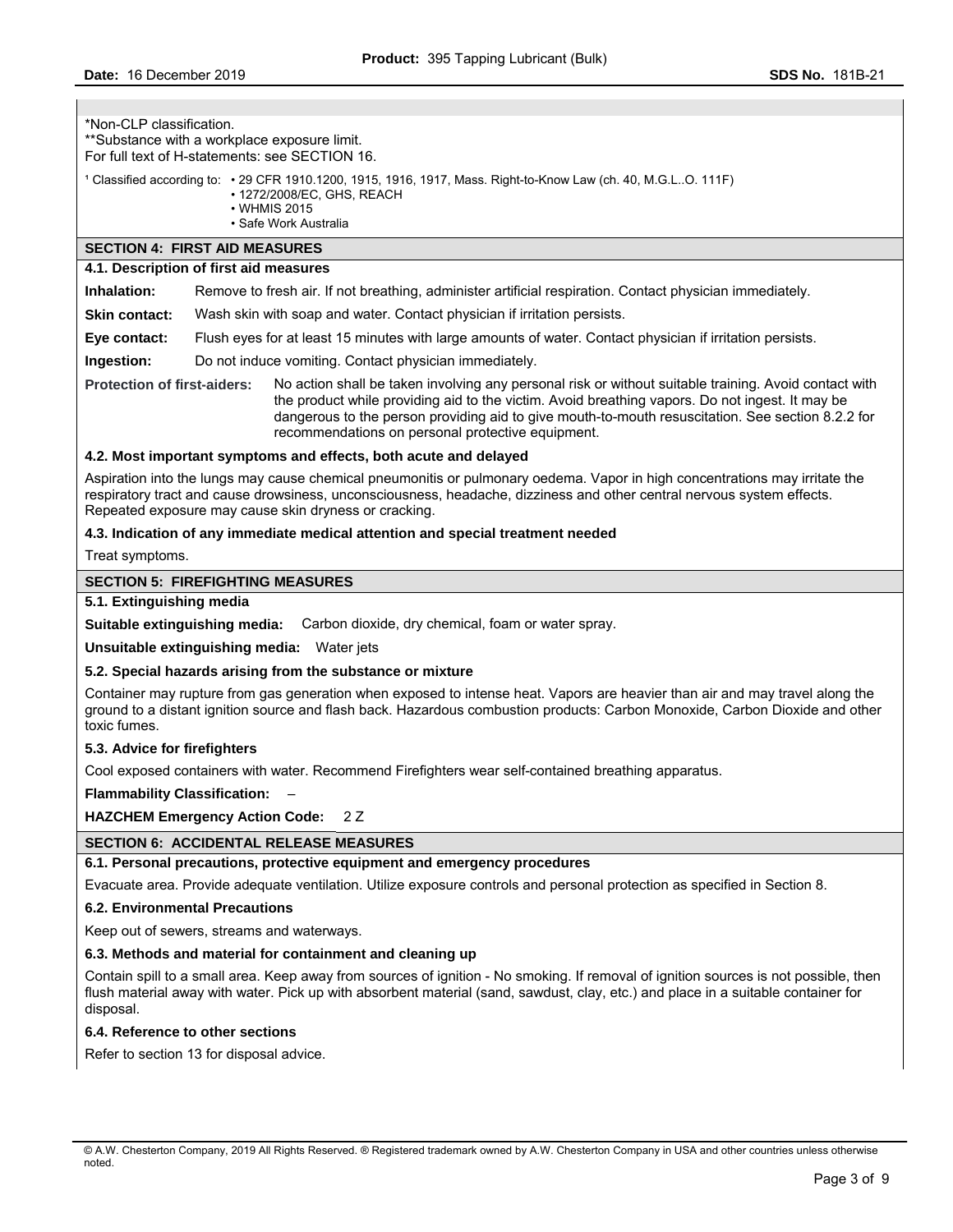## **SECTION 7: HANDLING AND STORAGE**

## **7.1. Precautions for safe handling**

Ground and bond container and receiving equipment. Vapors are heavier than air and will collect in low areas. Observe good work practice - avoid eating, drinking and smoking in the work area while using any hydrocarbons.

#### **7.2. Conditions for safe storage, including any incompatibilities**

Keep container closed when not in use. Store in a cool, dry area.

#### **7.3. Specific end use(s)**

No special precautions.

## **SECTION 8: EXPOSURE CONTROLS/PERSONAL PROTECTION**

## **8.1. Control parameters**

#### **Occupational exposure limit values**

| <b>Ingredients</b>                             | <b>OSHA PEL1</b><br>ppm | mq/m <sup>3</sup> | ppm    | ACGHTLV <sup>2</sup><br>mg/m <sup>3</sup> | ppm | UK WEL <sup>3</sup><br>ma/m <sup>3</sup> | ppm | <b>AUSTRALIA ES<sup>4</sup></b><br>mg/m <sup>3</sup> |
|------------------------------------------------|-------------------------|-------------------|--------|-------------------------------------------|-----|------------------------------------------|-----|------------------------------------------------------|
| Distillates (petroleum),<br>hydrotreated light | N/A                     | N/A               | $179*$ | $1.200*$                                  | N/A | N/A                                      | N/A | N/A                                                  |
| Oil mist, mineral                              | N/A                     |                   | N/A    |                                           | N/A | N/A                                      | N/A | 5                                                    |

\* Based on the procedure described in appendix H, "Reciprocal calculation method for Certain Refined Hydrocarbon Solvent Vapor Mixtures" of the ACGIH TLVs® and BEIs®.

- <sup>1</sup> United States Occupational Health & Safety Administration permissible exposure limits
- ² American Conference of Governmental Industrial Hygienists threshold limit values
- <sup>3</sup> EH40 Workplace exposure limits, Health & Safety Executive
- ⁴ Safe Work Australia, Workplace Exposure Standards for Airborne Contaminants

#### **Biological limit values**

Not available

#### **Derived No Effect Level (DNEL) according to Regulation (EC) No 1907/2006:**

#### **Workers**

| Substance                                            | exposure<br>0t<br>⊀oute | health effects<br>Potential  | <b>DNEL</b>          |
|------------------------------------------------------|-------------------------|------------------------------|----------------------|
| <b>\A/F</b><br>(petroleum)<br>mineral<br>าite<br>ΟII | Inhalation              | Chronic effects.<br>svstemic | 60<br>ma/m<br>$\sim$ |

## **Predicted No Effect Concentration (PNEC) according to Regulation (EC) No 1907/2006: Predicted No Effect Concentration (PNEC) according to Regulation (EC) No 1907/2006:**

Not available

#### **8.2. Exposure controls**

#### **8.2.1. Engineering measures**

No special requirements. If exposure limits are exceeded, provide adequate ventilation.

## **8.2.2. Individual protection measures**

| <b>Respiratory protection:</b> | Not normally needed. If exposure limits are exceeded, use a half or full-face respirator with combined<br>dust/organic vapour filter (e.g., EN filter type A-P2). |
|--------------------------------|-------------------------------------------------------------------------------------------------------------------------------------------------------------------|
| .                              |                                                                                                                                                                   |

| <b>Protective gloves:</b>               | Chemical resistant gloves (e.g. Viton*, neoprene, nitrile). *DuPont's registered trademark. |
|-----------------------------------------|---------------------------------------------------------------------------------------------|
| Eye and face protection: Safety glasses |                                                                                             |

**Other:** None

## **8.2.3. Environmental exposure controls**

Refer to sections 6 and 12.

<sup>©</sup> A.W. Chesterton Company, 2019 All Rights Reserved. ® Registered trademark owned by A.W. Chesterton Company in USA and other countries unless otherwise noted.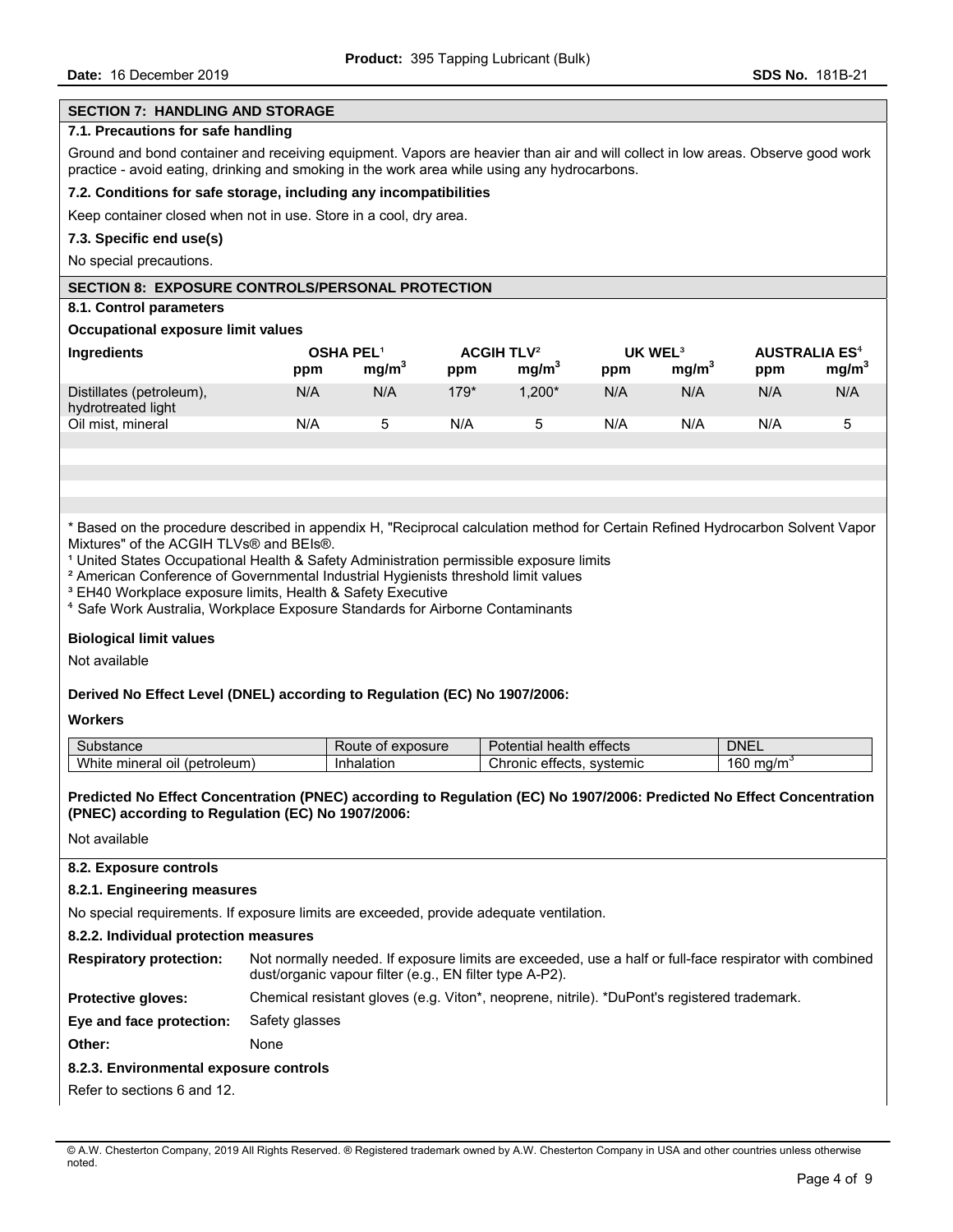| <b>SECTION 9: PHYSICAL AND CHEMICAL PROPERTIES</b>                                                                                                                                                                                                                                                                                         |                                                                                                                                                                                                                                           |                                                                                                                                                                                                                                                                                             |                                                                                                                                                      |
|--------------------------------------------------------------------------------------------------------------------------------------------------------------------------------------------------------------------------------------------------------------------------------------------------------------------------------------------|-------------------------------------------------------------------------------------------------------------------------------------------------------------------------------------------------------------------------------------------|---------------------------------------------------------------------------------------------------------------------------------------------------------------------------------------------------------------------------------------------------------------------------------------------|------------------------------------------------------------------------------------------------------------------------------------------------------|
|                                                                                                                                                                                                                                                                                                                                            | 9.1. Information on basic physical and chemical properties                                                                                                                                                                                |                                                                                                                                                                                                                                                                                             |                                                                                                                                                      |
| <b>Physical state</b><br>Colour<br>Initial boiling point<br><b>Melting point</b><br>% Volatile (by volume)<br><b>Flash point</b><br><b>Method</b><br><b>Viscosity</b><br><b>Autoignition temperature</b><br><b>Decomposition temperature</b><br><b>Upper/lower flammability</b><br>or explosive limits<br><b>Flammability (solid, gas)</b> | low viscosity liquid<br>clear yellow<br>182°C (360°F)<br>not determined<br>61%<br>71°C (160°F)<br>PM Closed Cup<br>4.2 cSt @ 40°C<br>$> 200^{\circ}$ C ( $> 392^{\circ}$ F)<br>no data available<br>LEL: 1.4% UEL: 9.3%<br>not applicable | Odour<br><b>Odour threshold</b><br>Vapour pressure @ 20°C<br>% Aromatics by weight<br>рH<br><b>Relative density</b><br>Weight per volume<br><b>Coefficient (water/oil)</b><br>Vapour density (air=1)<br>Rate of evaporation (ether=1)<br>Solubility in water<br><b>Oxidising properties</b> | mild<br>not determined<br>not determined<br>0.6%<br>not applicable<br>$0.83$ kg/l<br>6.9 lbs/gal<br>< 1<br>>1<br>< 1<br>negligible<br>not applicable |
| <b>Explosive properties</b>                                                                                                                                                                                                                                                                                                                | not applicable                                                                                                                                                                                                                            |                                                                                                                                                                                                                                                                                             |                                                                                                                                                      |
| 9.2. Other information                                                                                                                                                                                                                                                                                                                     |                                                                                                                                                                                                                                           |                                                                                                                                                                                                                                                                                             |                                                                                                                                                      |
| None                                                                                                                                                                                                                                                                                                                                       |                                                                                                                                                                                                                                           |                                                                                                                                                                                                                                                                                             |                                                                                                                                                      |
| <b>SECTION 10: STABILITY AND REACTIVITY</b>                                                                                                                                                                                                                                                                                                |                                                                                                                                                                                                                                           |                                                                                                                                                                                                                                                                                             |                                                                                                                                                      |
| 10.1. Reactivity                                                                                                                                                                                                                                                                                                                           |                                                                                                                                                                                                                                           |                                                                                                                                                                                                                                                                                             |                                                                                                                                                      |
| Refer to sections 10.3 and 10.5.                                                                                                                                                                                                                                                                                                           |                                                                                                                                                                                                                                           |                                                                                                                                                                                                                                                                                             |                                                                                                                                                      |
| 10.2. Chemical stability                                                                                                                                                                                                                                                                                                                   |                                                                                                                                                                                                                                           |                                                                                                                                                                                                                                                                                             |                                                                                                                                                      |
| Stable                                                                                                                                                                                                                                                                                                                                     |                                                                                                                                                                                                                                           |                                                                                                                                                                                                                                                                                             |                                                                                                                                                      |
| 10.3. Possibility of hazardous reactions                                                                                                                                                                                                                                                                                                   |                                                                                                                                                                                                                                           |                                                                                                                                                                                                                                                                                             |                                                                                                                                                      |
|                                                                                                                                                                                                                                                                                                                                            | No dangerous reactions known under conditions of normal use.                                                                                                                                                                              |                                                                                                                                                                                                                                                                                             |                                                                                                                                                      |
| 10.4. Conditions to avoid                                                                                                                                                                                                                                                                                                                  |                                                                                                                                                                                                                                           |                                                                                                                                                                                                                                                                                             |                                                                                                                                                      |
| Open flames, heat, sparks and red hot surfaces.                                                                                                                                                                                                                                                                                            |                                                                                                                                                                                                                                           |                                                                                                                                                                                                                                                                                             |                                                                                                                                                      |
| 10.5. Incompatible materials                                                                                                                                                                                                                                                                                                               |                                                                                                                                                                                                                                           |                                                                                                                                                                                                                                                                                             |                                                                                                                                                      |
|                                                                                                                                                                                                                                                                                                                                            | Strong oxidizers like liquid Chlorine and concentrated Oxygen.                                                                                                                                                                            |                                                                                                                                                                                                                                                                                             |                                                                                                                                                      |
| 10.6. Hazardous decomposition products                                                                                                                                                                                                                                                                                                     |                                                                                                                                                                                                                                           |                                                                                                                                                                                                                                                                                             |                                                                                                                                                      |
| Carbon Monoxide, aldehydes and other toxic fumes.                                                                                                                                                                                                                                                                                          |                                                                                                                                                                                                                                           |                                                                                                                                                                                                                                                                                             |                                                                                                                                                      |
| <b>SECTION 11: TOXICOLOGICAL INFORMATION</b>                                                                                                                                                                                                                                                                                               |                                                                                                                                                                                                                                           |                                                                                                                                                                                                                                                                                             |                                                                                                                                                      |
| 11.1. Information on toxicological effects                                                                                                                                                                                                                                                                                                 |                                                                                                                                                                                                                                           |                                                                                                                                                                                                                                                                                             |                                                                                                                                                      |
| under normal use:                                                                                                                                                                                                                                                                                                                          | Primary route of exposure  Inhalation, skin and eye contact.                                                                                                                                                                              |                                                                                                                                                                                                                                                                                             |                                                                                                                                                      |
| <b>Acute toxicity -</b>                                                                                                                                                                                                                                                                                                                    |                                                                                                                                                                                                                                           |                                                                                                                                                                                                                                                                                             |                                                                                                                                                      |
| Oral:                                                                                                                                                                                                                                                                                                                                      |                                                                                                                                                                                                                                           | Based on available data on components, the classification criteria are not met.                                                                                                                                                                                                             |                                                                                                                                                      |
|                                                                                                                                                                                                                                                                                                                                            | Substance                                                                                                                                                                                                                                 | <b>Test</b>                                                                                                                                                                                                                                                                                 | Result                                                                                                                                               |
|                                                                                                                                                                                                                                                                                                                                            | Distillates (petroleum), hydrotreated<br>light                                                                                                                                                                                            | LD50 oral, rat                                                                                                                                                                                                                                                                              | $> 5,000$ mg/kg                                                                                                                                      |
|                                                                                                                                                                                                                                                                                                                                            | White mineral oil (petroleum)                                                                                                                                                                                                             | LD50 oral                                                                                                                                                                                                                                                                                   | > 5,000 mg/kg                                                                                                                                        |
| Dermal:                                                                                                                                                                                                                                                                                                                                    |                                                                                                                                                                                                                                           |                                                                                                                                                                                                                                                                                             |                                                                                                                                                      |
|                                                                                                                                                                                                                                                                                                                                            | Substance<br>Distillates (petroleum), hydrotreated<br>light                                                                                                                                                                               | <b>Test</b><br>LD50, dermal, rabbit                                                                                                                                                                                                                                                         | Result<br>$> 2,000$ mg/kg                                                                                                                            |
|                                                                                                                                                                                                                                                                                                                                            | White mineral oil (petroleum)                                                                                                                                                                                                             | LD50, rabbit                                                                                                                                                                                                                                                                                | > 2,000 mg/kg                                                                                                                                        |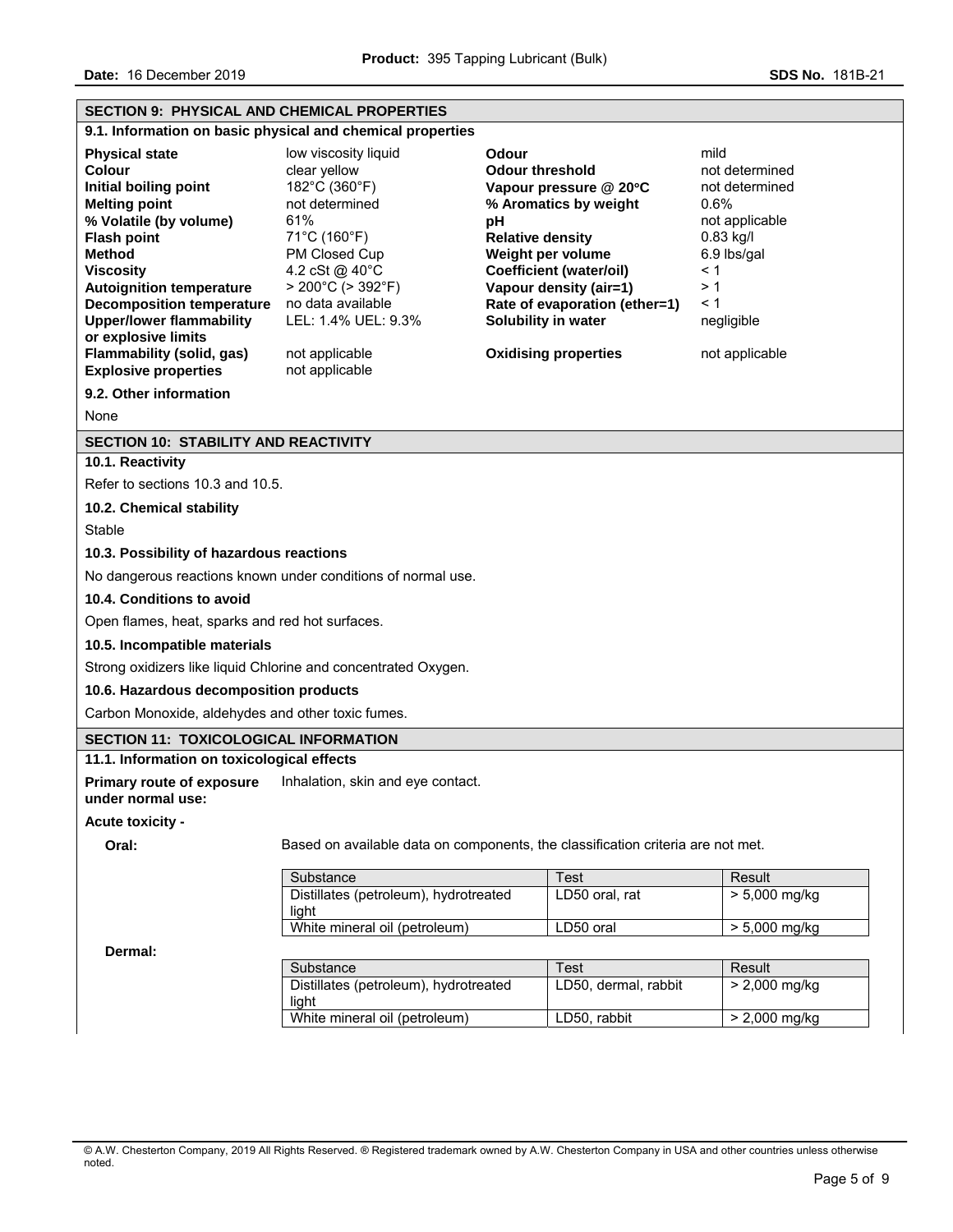| Inhalation:                       | Vapor in high concentrations may irritate the respiratory tract and cause drowsiness,<br>unconsciousness, headache, dizziness and other central nervous system effects.                                                                                  |                                   |                                                |
|-----------------------------------|----------------------------------------------------------------------------------------------------------------------------------------------------------------------------------------------------------------------------------------------------------|-----------------------------------|------------------------------------------------|
|                                   | Substance                                                                                                                                                                                                                                                | <b>Test</b>                       | Result                                         |
|                                   | Distillates (petroleum), hydrotreated<br>light                                                                                                                                                                                                           | LC50 inhalation, rat, 4 h         | $> 5.28$ mg/l                                  |
|                                   | White mineral oil (petroleum)                                                                                                                                                                                                                            | LC50 inhalation, rat, 4 h         | $> 5$ mg/l (mist)                              |
| <b>Skin corrosion/irritation:</b> | Repeated exposure may cause skin dryness or cracking.                                                                                                                                                                                                    |                                   |                                                |
|                                   | Substance                                                                                                                                                                                                                                                | <b>Test</b>                       | Result                                         |
|                                   | Distillates (petroleum), hydrotreated<br>light                                                                                                                                                                                                           | Skin irritation, rabbit           | Slightly irritating /<br>Moderately irritating |
|                                   | White mineral oil (petroleum)                                                                                                                                                                                                                            | Skin irritation, rabbit           | Not irritating                                 |
| Serious eye damage/               |                                                                                                                                                                                                                                                          |                                   |                                                |
| irritation:                       | Substance                                                                                                                                                                                                                                                | <b>Test</b>                       | Result                                         |
|                                   | Distillates (petroleum), hydrotreated                                                                                                                                                                                                                    | Eye irritation, rabbit            | Not irritating $/$                             |
|                                   | light                                                                                                                                                                                                                                                    |                                   | Slightly irritating                            |
|                                   | White mineral oil (petroleum)                                                                                                                                                                                                                            | Eye irritation, rabbit            | Not irritating                                 |
| <b>Respiratory or skin</b>        |                                                                                                                                                                                                                                                          |                                   |                                                |
| sensitisation:                    | Substance                                                                                                                                                                                                                                                | <b>Test</b>                       | Result                                         |
|                                   | Distillates (petroleum), hydrotreated<br>light                                                                                                                                                                                                           | Skin sensitization, guinea<br>pig | Not sensitizing                                |
|                                   | White mineral oil (petroleum)                                                                                                                                                                                                                            | Skin sensitization, guinea<br>pig | Not sensitizing                                |
| Germ cell mutagenicity:           | White mineral oil (petroleum), Distillates (petroleum), hydrotreated light: not expected to be a germ<br>cell mutagen.                                                                                                                                   |                                   |                                                |
| Carcinogenicity:                  | This product contains no carcinogens as listed by the National Toxicology Program (NTP), the<br>International Agency for Research on Cancer (IARC), the Occupational Safety and Health<br>Administration (OSHA) or the European Chemicals Agency (ECHA). |                                   |                                                |
| <b>Reproductive toxicity:</b>     | White mineral oil (petroleum), Distillates (petroleum), hydrotreated light: based on available data,<br>the classification criteria are not met.                                                                                                         |                                   |                                                |
| STOT - single exposure:           | May cause drowsiness or dizziness.                                                                                                                                                                                                                       |                                   |                                                |
| STOT - repeated exposure:         | Not expected to cause toxicity.                                                                                                                                                                                                                          |                                   |                                                |
| <b>Aspiration hazard:</b>         | May be fatal if swallowed and enters airways.                                                                                                                                                                                                            |                                   |                                                |
| <b>Other information:</b>         | None known                                                                                                                                                                                                                                               |                                   |                                                |

## **SECTION 12: ECOLOGICAL INFORMATION**

Ecotoxicological data have not been determined specifically for this product. The information given below is based on a knowledge of the components and the ecotoxicology of similar substances.

# **12.1. Toxicity**

Harmful to aquatic life with long lasting effects.

## **12.2. Persistence and degradability**

Distillates (petroleum), hydrotreated light: can degrade rapidly in air. Distillates (petroleum), hydrotreated light, Mineral oil: not readily biodegradable.

## **12.3. Bioaccumulative potential**

Distillates (petroleum), hydrotreated light: Octanol/water partition coefficient (log Kow) = 2.1 – 6.5. White mineral oil (petroleum), Octanol/water partition coefficient (log Kow): > 6.

## **12.4. Mobility in soil**

Liquid. Insoluble in water. Floats on water. Surface tension < 33 mN/m @ 25°C. In determining environmental mobility, consider the product's physical and chemical properties (see Section 9). The hazardous ingredients will rapidly evaporate to the air if released into the environment.

# **12.5. Results of PBT and vPvB assessment**

Not available

<sup>©</sup> A.W. Chesterton Company, 2019 All Rights Reserved. ® Registered trademark owned by A.W. Chesterton Company in USA and other countries unless otherwise noted.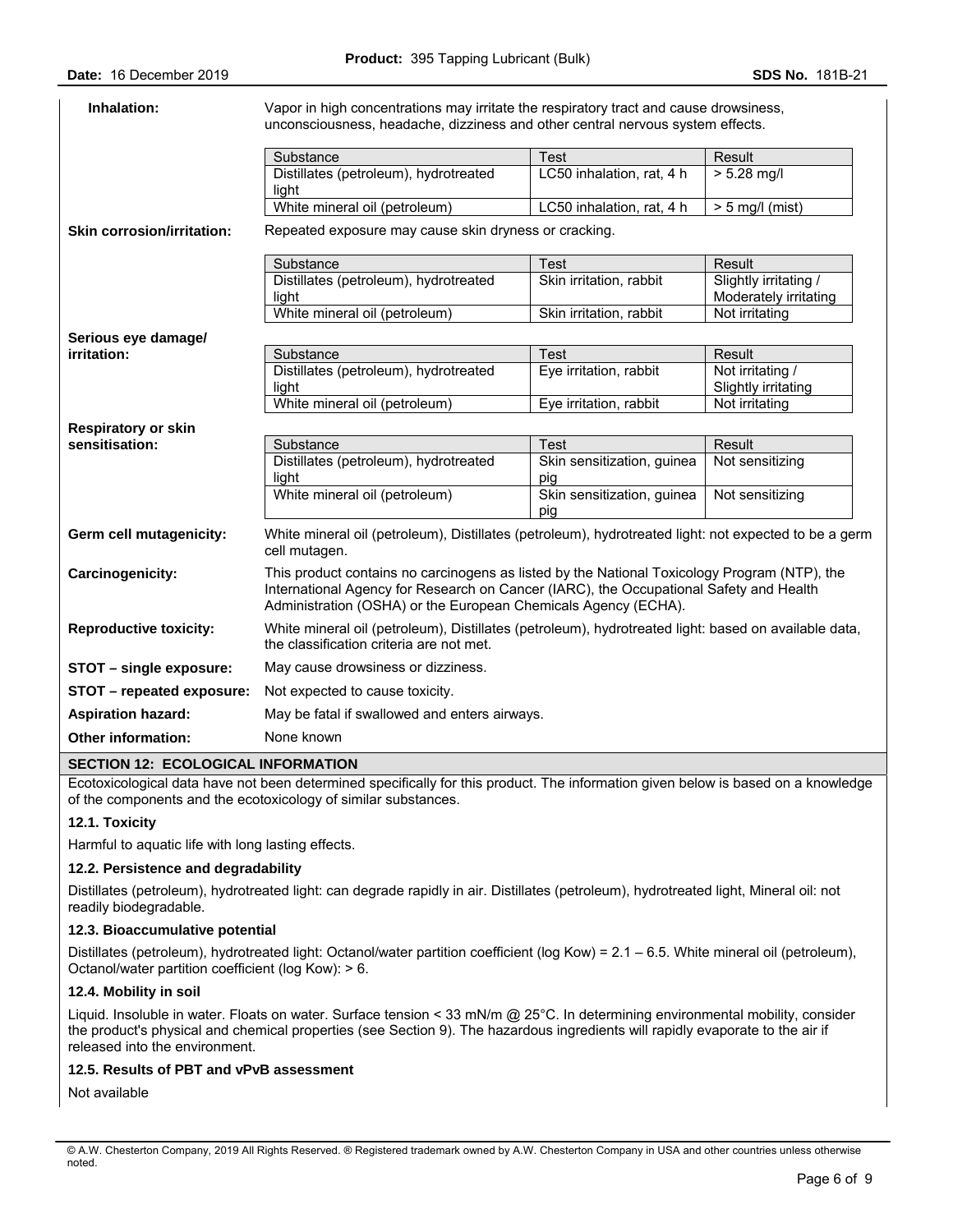# **12.6. Other adverse effects**

None known

# **SECTION 13: DISPOSAL CONSIDERATIONS**

### **13.1. Waste treatment methods**

Incinerate absorbed material with a properly licensed facility. Unused or spent product is amenable to incineration or fuels blending. Check local, state and national/federal regulations and comply with the most stringent requirement. This product is classified as a hazardous waste according to 2008/98/EC.

| <b>SECTION 14: TRANSPORT INFORMATION</b>                                      |                                                                                                                               |
|-------------------------------------------------------------------------------|-------------------------------------------------------------------------------------------------------------------------------|
| 14.1. UN number                                                               |                                                                                                                               |
| ADG/ADR/RID/ADN/IMDG/ICAO:                                                    | <b>UN3082</b>                                                                                                                 |
| TDG:                                                                          | <b>UN3082</b>                                                                                                                 |
| <b>US DOT:</b>                                                                | <b>UN3082</b>                                                                                                                 |
| 14.2. UN proper shipping name                                                 |                                                                                                                               |
| ADG/ADR/RID/ADN/IMDG/ICAO:                                                    | ENVIRONMENTALLY HAZARDOUS SUBSTANCE, LIQUID, N.O.S.                                                                           |
|                                                                               | (DISTILLATES, (PETROLEUM) HYDROTREATED LIGHT)                                                                                 |
| TDG:                                                                          | ENVIRONMENTALLY HAZARDOUS SUBSTANCE, LIQUID, N.O.S.                                                                           |
|                                                                               | (DISTILLATES, (PETROLEUM) HYDROTREATED LIGHT)                                                                                 |
| US DOT:                                                                       | ENVIRONMENTALLY HAZARDOUS SUBSTANCE, LIQUID, N.O.S.                                                                           |
|                                                                               | (DISTILLATES, (PETROLEUM) HYDROTREATED LIGHT)                                                                                 |
| 14.3. Transport hazard class(es)                                              |                                                                                                                               |
| ADG/ADR/RID/ADN/IMDG/ICAO:                                                    | 9                                                                                                                             |
| TDG:                                                                          | 9                                                                                                                             |
| US DOT:                                                                       | 9                                                                                                                             |
| 14.4. Packing group                                                           |                                                                                                                               |
| ADG/ADR/RID/ADN/IMDG/ICAO:                                                    | Ш                                                                                                                             |
| TDG:                                                                          | III                                                                                                                           |
| <b>US DOT:</b>                                                                | $\mathbf{III}$                                                                                                                |
| 14.5. Environmental hazards                                                   |                                                                                                                               |
| <b>MARINE POLLUTANT</b>                                                       |                                                                                                                               |
| 14.6. Special precautions for user                                            |                                                                                                                               |
| NO SPECIAL PRECAUTIONS FOR USER                                               |                                                                                                                               |
| 14.7. Transport in bulk according to Annex II of MARPOL73/78 and the IBC Code |                                                                                                                               |
| <b>NOT APPLICABLE</b>                                                         |                                                                                                                               |
| 14.8. Other information                                                       |                                                                                                                               |
| <b>US DOT: ERG NO.171.</b>                                                    |                                                                                                                               |
|                                                                               | May be shipped as NON-RESTRICTED in non-bulk packagings (119 gallons or less) by motor vehicle, rail car or aircraft.         |
| $(49$ CFR $171.4(c)$ )<br>IMDG: EmS. F-A, S-F                                 |                                                                                                                               |
|                                                                               | May be shipped as NON-RESTRICTED in single or combination packagings containing a net quantity per single or inner packaging  |
| of 5 L or less. (IMDG CODE Amendment 37-14, 2.10.2.7)                         |                                                                                                                               |
|                                                                               | ICAO/IATA: May be shipped as NON-RESTRICTED in single or combination packagings containing a net quantity per single or inner |
|                                                                               | packaging of 5 L or less (IATA Dangerous Goods Regulation 56 <sup>th</sup> edition, 4.4 Special Provisions A197)              |
| ADR: Classification code M6 Tunnel restriction code (E)                       | May be shipped as NON-RESTRICTED in single or combination packagings containing a net quantity per single or inner packaging  |
|                                                                               | of 5 L or less. (ADR 2015 Volume 1, Chapter 3.3 Special Provisions 375)                                                       |
| ADG HAZCHEM CODE: • 3Z HIN: 90                                                |                                                                                                                               |
| <b>SECTION 15: REGULATORY INFORMATION</b>                                     |                                                                                                                               |
|                                                                               | 15.1. Safety, health and environmental regulations/legislation specific for the substance or mixture                          |
| 15.1.1. EU regulations                                                        |                                                                                                                               |
| <b>Authorisations under Title VII:</b><br>Not applicable                      |                                                                                                                               |

**Restrictions under Title VIII:** None

<sup>©</sup> A.W. Chesterton Company, 2019 All Rights Reserved. ® Registered trademark owned by A.W. Chesterton Company in USA and other countries unless otherwise noted.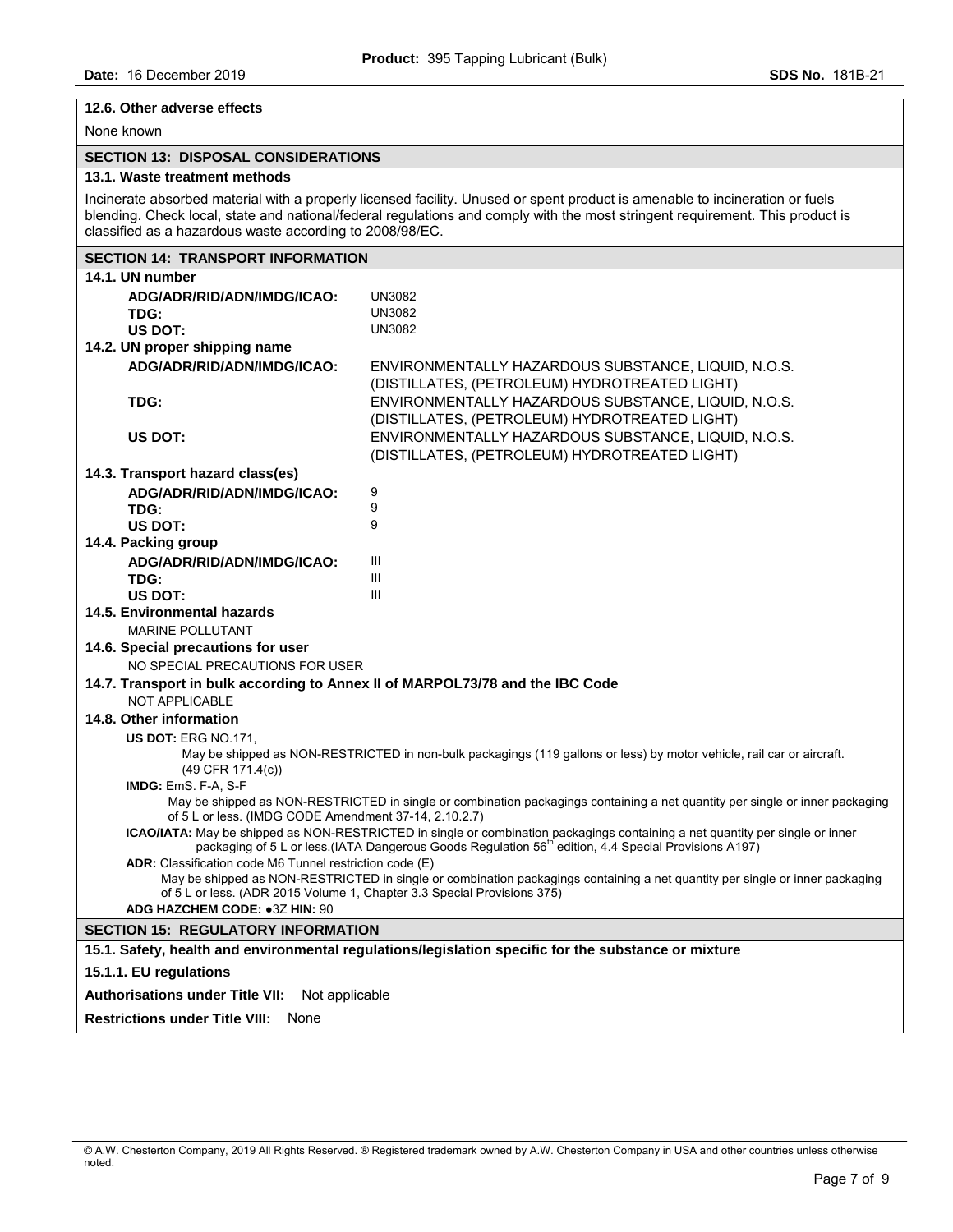| <b>Other EU regulations:</b>         | Directive 2012/18/EU on the control of major-accident hazards involving dangerous substances<br>(Petroleum products, qualifying quantities: 2 500 t, 25 000 t).                                  |
|--------------------------------------|--------------------------------------------------------------------------------------------------------------------------------------------------------------------------------------------------|
| 15.1.2. National regulations         |                                                                                                                                                                                                  |
| <b>US EPA SARA TITLE III</b>         |                                                                                                                                                                                                  |
| 312 Hazards:                         | 313 Chemicals:                                                                                                                                                                                   |
| Flammable liquid                     | None                                                                                                                                                                                             |
| Aspiration hazard                    |                                                                                                                                                                                                  |
|                                      | Specific target organ toxicity - single exposure                                                                                                                                                 |
|                                      | Other national regulations: National implementation of the EC Directive referred to in section 15.1.1.                                                                                           |
| 15.2. Chemical safety assessment     |                                                                                                                                                                                                  |
|                                      | No Chemical Safety Assessment has been carried out for this substance/mixture by the supplier.                                                                                                   |
| <b>SECTION 16: OTHER INFORMATION</b> |                                                                                                                                                                                                  |
| <b>Abbreviations</b>                 | ADG: Australian Dangerous Goods Code                                                                                                                                                             |
| and acronyms:                        | ADN: European Agreement concerning the International Carriage of Dangerous Goods by Inland Waterways<br>ADR: European Agreement concerning the International Carriage of Dangerous Goods by Road |
|                                      | ATE: Acute Toxicity Estimate                                                                                                                                                                     |
|                                      | <b>BCF: Bioconcentration Factor</b>                                                                                                                                                              |
|                                      | cATpE: Converted Acute Toxicity point Estimate<br>CLP: Classification Labelling Packaging Regulation (1272/2008/EC)                                                                              |
|                                      | ES: Exposure Standard                                                                                                                                                                            |
|                                      | GHS: Globally Harmonized System                                                                                                                                                                  |
|                                      | ICAO: International Civil Aviation Organization                                                                                                                                                  |
|                                      | IMDG: International Maritime Dangerous Goods<br>LC50: Lethal Concentration to 50 % of a test population                                                                                          |
|                                      | LD50: Lethal Dose to 50% of a test population                                                                                                                                                    |
|                                      | LOEL: Lowest Observed Effect Level                                                                                                                                                               |
|                                      | N/A: Not Applicable                                                                                                                                                                              |
|                                      | NA: Not Available<br>NOEC: No Observed Effect Concentration                                                                                                                                      |
|                                      | NOEL: No Observed Effect Level                                                                                                                                                                   |
|                                      | OECD: Organization for Economic Co-operation and Development                                                                                                                                     |
|                                      | PBT: Persistent, Bioaccumulative and Toxic substance                                                                                                                                             |
|                                      | (Q)SAR: Quantitative Structure-Activity Relationship                                                                                                                                             |
|                                      | REACH: Registration, Evaluation, Authorisation and Restriction of Chemicals Regulation (1907/2006/EC)<br>REL: Recommended Exposure Limit                                                         |
|                                      | RID: Regulations concerning the International Carriage of Dangerous Goods by Rail                                                                                                                |
|                                      | SDS: Safety Data Sheet                                                                                                                                                                           |
|                                      | STEL: Short Term Exposure Limit                                                                                                                                                                  |
|                                      | STOT RE: Specific Target Organ Toxicity, Repeated Exposure<br>STOT SE: Specific Target Organ Toxicity, Single Exposure                                                                           |
|                                      | TDG: Transportation of Dangerous Goods (Canada)                                                                                                                                                  |
|                                      | TWA: Time Weighted Average                                                                                                                                                                       |
|                                      | US DOT: United States Department of Transportation                                                                                                                                               |
|                                      | vPvB: very Persistent and very Bioaccumulative substance<br>WEL: Workplace Exposure Limit                                                                                                        |
|                                      | WHMIS: Workplace Hazardous Materials Information System                                                                                                                                          |
|                                      | Other abbreviations and acronyms can be looked up at www.wikipedia.org.                                                                                                                          |
| Key literature references            | Commission des normes, de l'équité, de la santé et de la sécurité du travail (CNESST)                                                                                                            |
| and sources for data:                | Chemical Classification and Information Database (CCID)                                                                                                                                          |
|                                      | European Chemicals Agency (ECHA) - Information on Chemicals<br>Hazardous Chemical Information System (HCIS)                                                                                      |
|                                      | National Institute of Technology and Evaluation (NITE)                                                                                                                                           |
|                                      | Swedish Chemicals Agency (KEMI)                                                                                                                                                                  |
|                                      | U.S. National Library of Medicine Toxicology Data Network (TOXNET)                                                                                                                               |